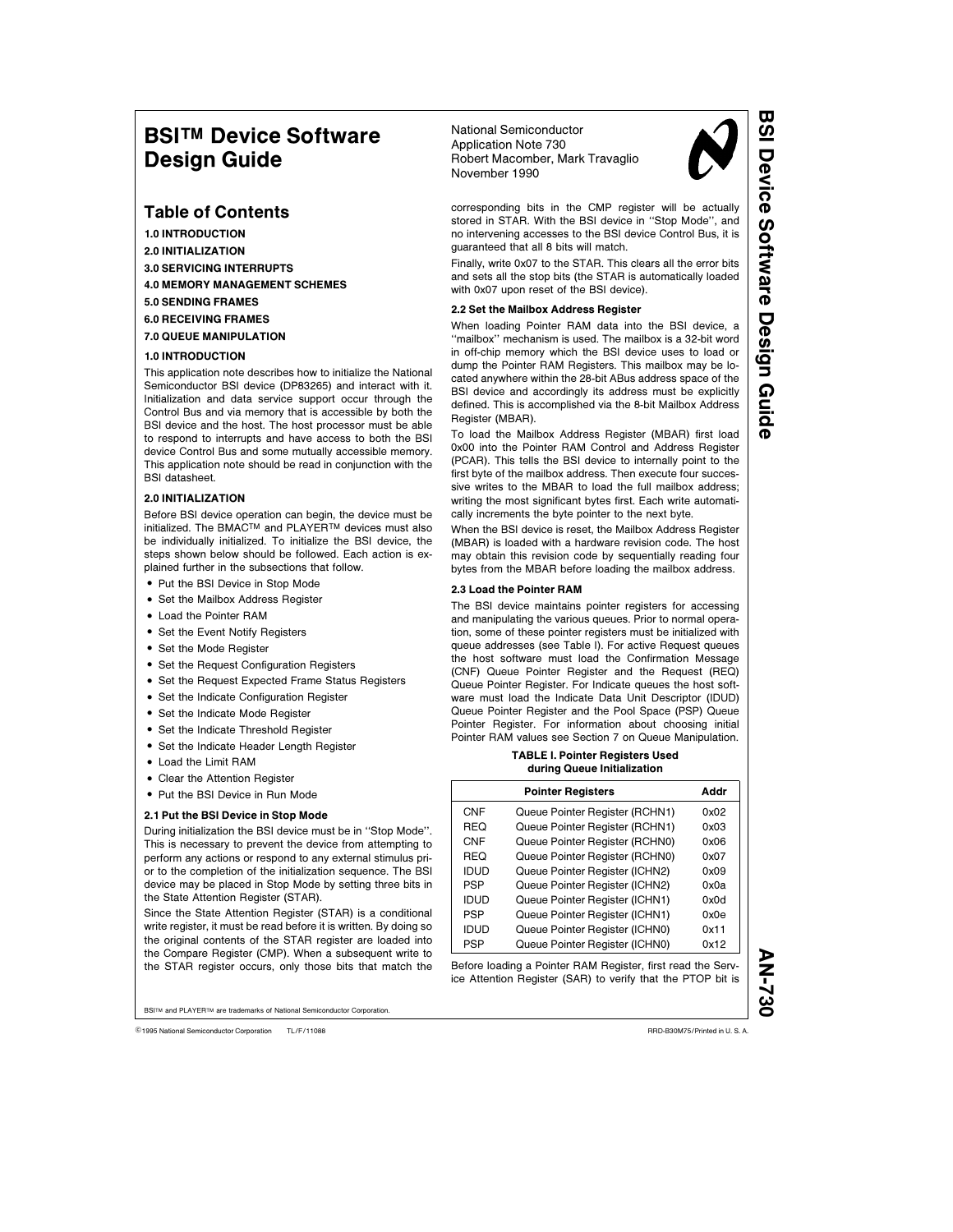set; signifying that a previous Pointer RAM operation has completed. If this bit is not set wait for the previous operation to finish.

Write the value one wishes to store in the Pointer RAM Register (i.e., the base address of the relevant queue) in the memory location selected as the BSI device Mailbox.

Next configure the Pointer RAM Control and Address Register (PCAR) with the PTRW bit cleared and the address of the Pointer RAM Register placed in the least significant five bits. A zero value in the PTRW bit specifies that the next Pointer RAM operation will read from the Mailbox and write to the Pointer RAM Register. The two most significant bits in the PCAR (BP0, BP1) are not used in this context and may be loaded with 0's. For example, when loading the PSP Queue Pointer for Indicate Channel 0, one would write 0x12 to the PCAR.

Finally, clear the PTOP bit in the Service Attention Register (SAR). The SAR is a conditional write register, so it is necessary to read it immediately before writing to it. Clearing the PTOP bit causes the BSI device to perform the actual Pointer RAM operation. The device signals the completion of the operation by setting the PTOP bit in the SAR.

The above steps must be done for all pointers associated with those channels that will be used.

### 2.4 Set the Event Notify Registers

You may specify which events will trigger an interrupt by setting the corresponding bit in the Notify Registers; where a 1 enables interrupts from that event and a 0 disables those interrupts. The Notify Registers may be written without being read previously (not conditional write registers).

See Section 3, Servicing Interrupts, for a more complete treatment of this subject.

### 2.5 Set the Mode Register

Load the BSI device Mode Register (MR) to configure the BSI device with global bus and queue parameters. For example a value of 0x52 causes the BSI device to generate 32 byte bursts when accessing the data bus, use 1k (small) queues, operate in a physical memory environment, use ''big-endian'' data alignment, check parity on access to the ABus and Control Bus and optimize operation for clock speeds over 12.5 MHz.

# 2.6 Set the Request Configuration Registers

Load the Request Configuration Registers (R0CR and R1CR) for both Request Channels (RCHN0 and RCHN1) to establish channel specific operating parameters; such as Source Address and Frame Control Transparency.

### 2.7 Set the Request Expected Frame Status Registers

Load the Request Expected Frame Status Registers (R0EFSR and R1EFSR) for both Request Channels (RCHN0 and RCHN1) to set up the expected status for frame confirmation services. A value of 0x00 in these registers means that any frame status is acceptable.

### 2.8 Set the Indicate Configuration Register

Load the Indicate Configuration Register (ICR) to establish copy control parameters for each Indicate Channel. A typical register value is 0x49; which instructs the BSI device to copy frames addressed for the owned MAC address or to an externally matched group address.

# 2.9 Set the Indicate Mode Register

Load the Indicate Mode Register (IMR) to set the frame sorting mode, skip option and the desired Indicate breakpoints.

Indicate breakpoints are instances that generate interrupts. You may configure the BSI device to interrupt at the end of each service opportunity, at the end of a burst (i.e., channel change) or after a user defined number of frames have been received. Prudent use of Indicate breakpoints can significantly reduce interrupt processing overhead by reducing the number of interrupts generated by the BSI device.

### 2.10 Set the Indicate Threshold Register

The Indicate Threshold Register (ITR) specifies how many frames must be received before a threshold breakpoint is realized. The value in this register is only used when the appropriate bits are set in the IMR.

Loading the ITR with 0x00 specifies a value of 256. This value is loaded into an internal working register each time the state of any Indicate Channels change.

# 2.11 Set the Indicate Header Length Register

If the Header/Info frame sorting mode is specified, one must load the Indicate Header Length Register (IHLR) with the length (in units of four byte words) of the header portion of the frame. The FC field occupies an entire word. For example, to separate an 8 octet header when using long, sixoctet MAC addresses, one would load a value of 6 ( $FC = 1$ ,  $DA/SA = 3$ , header = 2) into this register.

# 2.12 Load the Limit RAM

During normal operation of the BSI device, the CNF and IDUD queues must be given status space. This may be done as part of the initialization procedure. For information about choosing initial Limit RAM values see Section 7 on Queue Manipulation.

Before loading a Limit RAM Register, first read the Service Attention Register (SAR) to verify that the LMOP bit is set (signifying that the previous Limit RAM operation has completed). If this bit is not set wait for the previous operation to finish.

Next load the Limit Address Register (LAR). The top four bits of the LAR define the target Limit RAM Register, the LMRW bit specifies what the next Limit RAM operation will be (LMRW  $= 0$  means a write to the Limit RAM) and the MSBD bit contains the most-significant data bit of the 9-bit Limit value.

Next load the Limit Data Register (LDR) with the lower 8 bits of the limit value.

Finally, write a 0 into the LMOP bit in the Service Attention Register (SAR). The SAR is a conditional write register, making it necessary to read it immediately before writing to it. Clearing the LMOP bit causes the BSI device to perform the actual Limit RAM operation. The BSI device signals the completion of the operation by setting the LMOP bit in the SAR.

Repeat the above steps for all desired limits.

# 2.13 Clear the Attention Registers

Clear the Request Attention (RAR) and Indicate Attention Registers (IAR) by first reading the register, to load the Compare Register (CMP), and then writing a 0x00 value to the register. Both of these registers are automatically initialized to 0 upon BSI device reset.

The No Space Attention Register (NSAR) should be initialized to reflect the state of space of all the queues. If space was given to all of the CNF and PSP queues, read and write 0x00 into NSAR.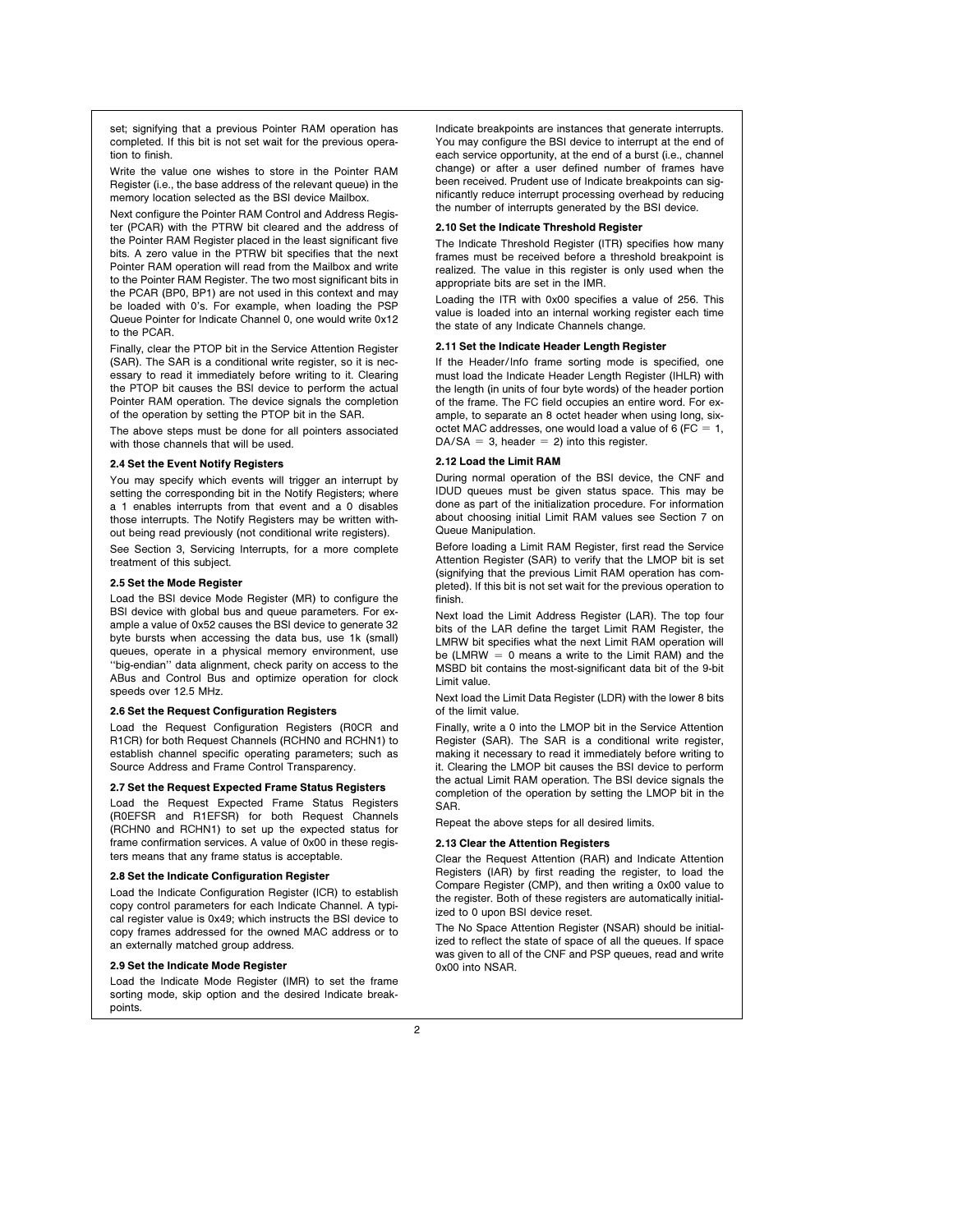# 2.14 Put the BSI Device in Run Mode

Initialization of the BSI device is now complete. The device may be made fully operational by reading the State Attention Register (STAR) and immediately writing 0x00 to it. This will clear the stop bits for the Indicate, Request and Status/ Space machines; putting them in ''Run Mode''.

The BSI device should immediately begin fetching PSP Descriptors for the Indicate Channels to use for frame reception. At this point a write to one of the REQ queue Limit RAM Registers would cause the BSI device to begin fetching REQ Queue Descriptors for frame transmission.

#### 3.0 SERVICING INTERRUPTS

The BSI device provides facilities for selecting which events will generate an interrupt and a mechanism for determining which events are present after an interrupt has been raised.

# 3.1 Event Registers

The BSI device supports a two-level hierarchy of Event Registers; where the presence of attention signals in lower level attention registers is recorded in a single upper level attention register. Attention signals may be disabled at either of the two levels. Events may only be cleared by resetting the attention bits in the lower level registers.

The upper level attention register is called the Master Attention Register (MAR). It contains five attention bits that indicate the presence or absence of any events recorded in each of the five corresponding attention lower level registers. Those registers are listed in Table II.

## TABLE II. Attention Registers

Master Attention Register (MAR) State Attention Register (STAR) No Space Attention Register (NSAR) Service Attention Register (SAR) Request Attention Register (RAR) Indicate Attention Register (IAR)

The host may control which attention bits will generate an interrupt by configuring the Notify Registers (see Table III).

# TABLE III. Notify Registers

| Master Notify Register (MNR)         |  |  |
|--------------------------------------|--|--|
| State Notify Register (STNR)         |  |  |
| No Space Notify Register (NSNR)      |  |  |
| Service Notify Register (SNR)        |  |  |
| <b>Request Notify Register (RNR)</b> |  |  |
| Indicate Notify Register (INR)       |  |  |

For each Attention Register a corresponding Notify Register exists. Each Attention Register is ANDed with its corresponding Notify Register and then all of the resulting signals are ORed together and presented to the next level (see Figure 1).

For example, to disable all interrupts caused by service events: clear the Service Attention Register Notify (SVAN) bit in the Master Notify Register (MNR). To disable only interrupts caused by Pointer RAM Operations: set the SVAN bit in the MNR and clear the PTOPN bit in the Service Notify Register (SNR).

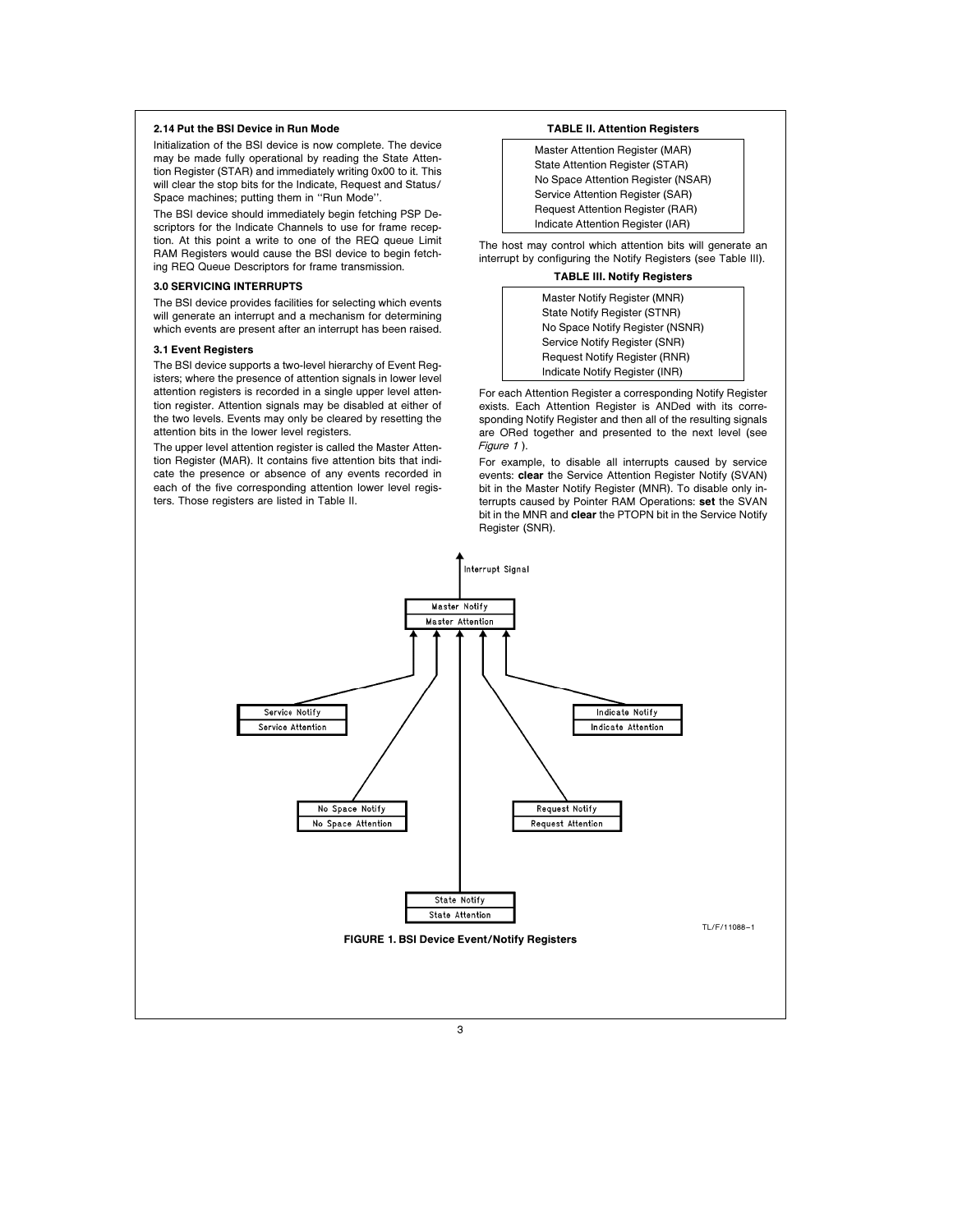When checking attention registers for the cause of an interrupt, one should perform a bit-wise AND operation between the attention and notify registers and examine the result. Just checking the attention registers may be misleading. For example, to disable an Indicate Channel one may wish to leave its PSP queue empty and mask off the ''Low Data Space'' attention bit for that channel; via the Indicate Notify Register (INR). Under these circumstances the IAR, by itself, may contain misleading information.

# 3.2 Example Procedure

A typical procedure for servicing BSI device interrupts is as follows:

- disable host interrupts
- determine the event that triggered the interrupt by checking the Master Attention Register and then querying the appropriate lower level attention register
- process the event (or post the event to a service queue)
- clear the attention bit (or mask the attention bit)
- enable host interrupts

### 4.0 MEMORY MANAGEMENT SCHEMES

The BSI device may be configured to use memory shared between itself and the host or it may be configured to use the host's memory. In addition, it can be made to operate in a vitural memory environment.

Although the BSI device manages space for incoming data (from channel specific Pool Space (PSP) queues); the host must implement a memory management mechanism to replenish the PSP queues and manage the space needed to hold output data (ODU) and ODU Descriptors (ODUDs).

### 4.1 Memory Requirements

Up to ten distinct queues may be established; two for each channel. Depending upon the value of the Small Queue (SMLQ) bit in the Mode Register (MR), these queues will each consume 1k or 4k of memory; collectively occupying either 10k or 40k of memory.

A 4 byte word must be allocated as the BSI device Mailbox. This word is only used when accessing the BSI device Pointer RAM Registers.

Space must also be allocated for buffering frames. Any buffers drawn from this space must be no larger than 4 kbytes and may not cross a 4 kbyte boundary. At the current time the Count (CNT) field in the PSP Descriptor is ignored by the BSI device. Pool space is intended to be allocated in 4 kbyte pages.

Space must be allocated for buffering ODU Descriptors (ODUDs). As with frame data, buffers drawn from this space must be no larger than 4 kbytes and may not cross a 4 kbyte boundary.

### 4.2 Dedicated Buffer Pools

To simplify memory management, buffer pages may be dedicated to individual PSP queues. When using dedicated buffers, the Indicate buffer management task becomes a matter of:

- detecting page boundary crosses; as an indication that the BSI device has finished filling the previous page
- obtaining confirmation that the host has finished processing all frames in the previous page
- attaching the previous page to a PSP Descriptor of the same queue
- incrementing the PSP Limit Register for that queue The management of space for ODUs (outgoing frame data)

and ODU Descriptors (ODUDs) must be done by the host. A fully allocated 1k PSP queue consumes 512 kbytes of buffer space. A fully allocated 4k PSP queue uses 2 MB of buffer space.

### 4.3 Shared Buffer Pool

To maximize memory utilization, multiple Indicate Channels may share a single pool of data buffers. This does not mean that Indicate Channels can be made to share a Pool Space (PSP) queue, but rather that data buffers attached to the various PSP queues are allocated and freed from a global buffer pool on an ''as needed'' basis. When using a shared buffer pool, the Indicate buffer management becomes the following:

- . Detecting page boundary crosses; to determine when the BSI device is finished filling the previous page
- Obtaining confirmation that the host has finished processing all frames in that page
- Returning that page to a shared buffer pool or, upon determining that the page has been dedicated to a given channel, reattach the page to the channel's PSP queue
- Responding to interrupts caused by a "Low Space" condition by allocating buffer space to one or more PSP Descriptors and incrementing the PSP Limit Register for that queue

Again, the management of space for ODUs (outgoing frame data) and ODU Descriptors (ODUDs) must be done by the host.

One danger with sharing pool space is that a heavily used low priority channel may starve a high priority channel by consuming all of the buffer space. This is contrary to the idea of priority. It is recommended that some mechanism be implemented for reserving memory for a given channel and that at least four buffer pages be dedicated to Indicate Channel 0 (ICHN0). This is to ensure that FDDI-SMT frames will not be dropped when there is a greal deal of activity on the other Indicate Channels.

#### 5.0 SENDING FRAMES

This section describes how to use the BSI device to queue a frame for transmission on an FDDI ring. It is assumed that the BSI device has been initialized and that the Request Configuration Registers (R0CR and R1CR) and the Request Expected Frame Status Registers (R0EFSR and R1EFSR) have been previously loaded with the desired values.

The mechanism for sending a frame is as follows:

- Obtain space for data structures
- Load the ODU(s)
- Process previous CNFs (optional)
- Build the ODUD(s)
- Build the RFO
- Signal the BSI device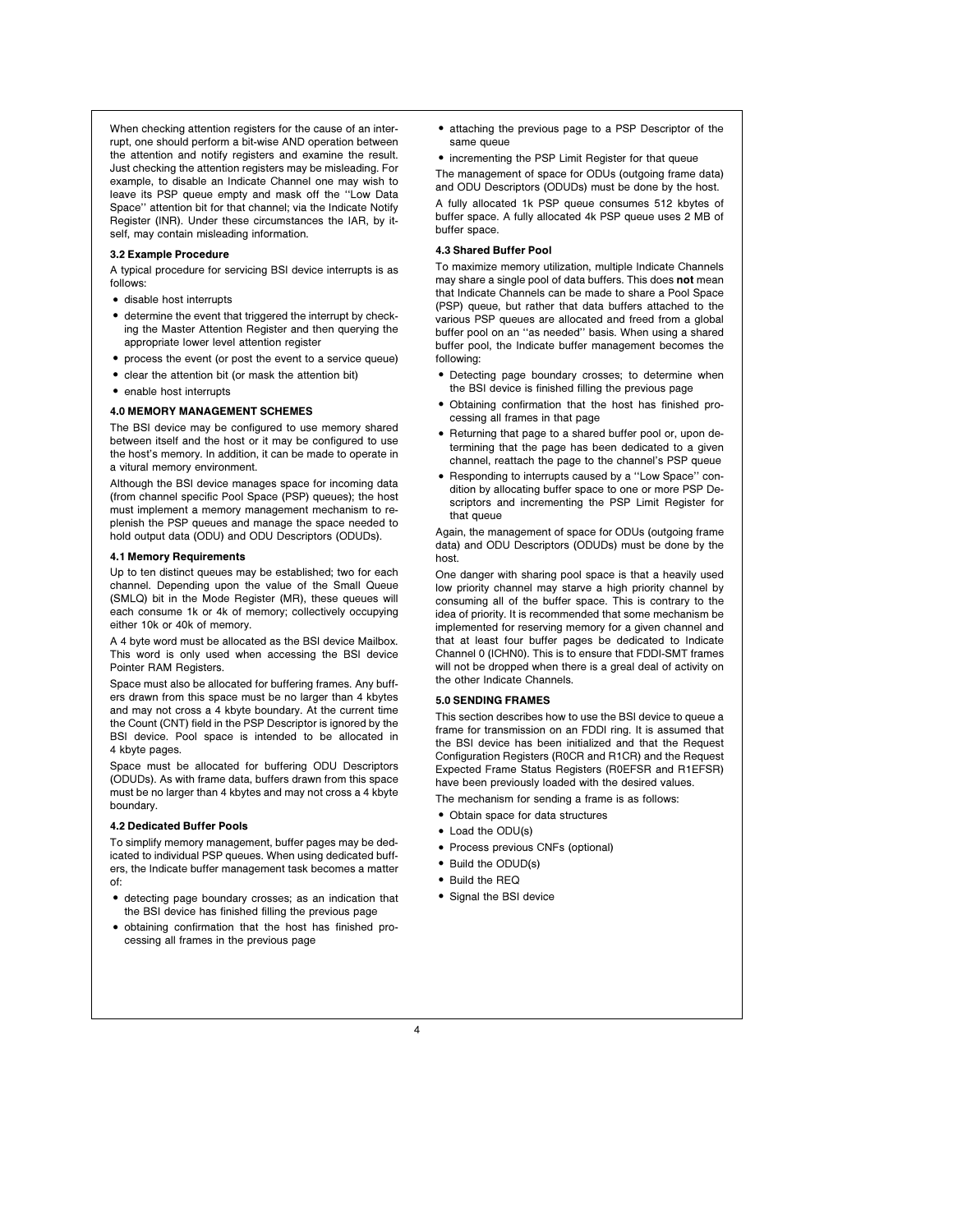Subsection 5.7 describes some special considerations for sending multiple frames in a single request object.

# 5.1 Obtain Space for Data Structures

BSI device addressable memory must be obtained to:

- hold the frame data
- hold the ODU Descriptor(s)
- hold the Request Descriptor

It is the responsibility of the host software to manage space for frame data and the ODUDs. Section 4, Memory Management Schemes, describes two simple memory allocation methods. If multiple ODUDs are required, these must be contiguously allocated in the form of an array of ODUDs.

Space for the Request Descriptor must be located within the area designated as the Request queue (see Section 2.3). It must also be allocated in a serially contiguous fashion; immediately following the previously allocated descriptor. All BSI device queue pointers ''wrap'' to the first location upon reaching the end of the queue area.

The frame data may need to be divided between multiple ODUs. Each ODU may start anywhere within a 4k page, but it must end at or before the next 4k boundary. Multiple ODUs must be generated for frames over 4k in length.

For each ODU, space must be allocated for a corresponding ODU Descriptor (ODUD). System configurations in which the BSI device directly addresses host memory, may be able to contrive ODU Descriptors (ODUDs) that refer directly to host specific memory buffers.

### 5.2 Process Confirmation Status Message Descriptors (CNF)-Optional

When the BSI device processes a request it places confirmation messages in the CNF queue for that Request Channel. By examining these messages, the host may determine when the BSI device has finished using ODU, ODUD and REQ queue space.

If the BSI device has been instructed to generate interrupts after writing confirmation messages, then an autonomous interrupt handler should be available to asynchronously process CNFs. Conversely, if these interrupts have been disabled, then CNFs should be processed when attempting to send a frame.

# 5.3 Copy Frame Data to Buffer

If the ODU buffers are distinct from the host specific memory buffers, copy the frame data from the host buffer(s) to the ODU buffer(s).

# 5.4 Build the ODU Descriptor(s)

An ODU Descriptor (ODUD) must be written for each ODU. The address and size of the ODU must be recorded in the ODUD.LOC and ODUD.CNT fields, respectively.

When only a single ODUD is needed both the First and Last bits should be set (only). With multiple ODUDs the first ODUD should has the just First bit set (first) and the last ODUD should have the just Last bit set (last). Any intervening ODUDs should have both bits cleared (middle).

#### 5.5 Build the Request Descriptor

A Request Descriptor must be constructed which references the ODUD(s) that were just built.

The User Identification (UID) field may be assigned a host defined value. This UID value will reemerge in one or more CNFs and may be useful when processing a CNF (i.e., deallocating ODUD and buffer space). The SIZE field should be set to a value of 1; since, in this case, only a single frame will be transmitted.

The Confirmation Class (CNFCLS) field defines the level of request confirmation that the BSI device will use and should be set as needed. To turn off request confirmation put a hex value of 0x4 in the CNFCLS field; although, the BSI device will **always** generate CNF Descriptors whenever an exception is encountered. Please note that request processing will halt for a given channel should that channel's CNF queue become full. Thus, a provision for processing CNF Descriptors must be included in all applications; even those applications that do not wish to receive confirmation for most requests.

The Request Class (RQCLS) field defines the class of the request (i.e., asynchronous, synchronous, restricted token, etc.). The FC field should be loaded with an appropriate FDDI Frame Control value.

When sending a single frame, both bits in the First and Last bits should be set; indicating that this is the only REQ Descriptor in this request object. Finally, the address of the first ODUD should be put into the LOC field.

### 5.6 Signal the BSI Device about the Request

The BSI device may be caused to examine either of its REQ queues by writing to the corresponding Limit RAM Register with a value that raises the limit to reference the new REQ Descriptor

# 5.7 Sending Multiple Frames in a Single Request Object

The BSI device is capable of transmitting multiple frames in a single service opportunity. This feature becomes important on a heavily loaded FDDI ring, with relatively infrequent service opportunities. The BSI device can be caused to process multiple frames by:

- building an ODUD list that contains multiple frames
- $\bullet$  building a request object that contains multiple REQ Descriptors or
- a combination of the above two methods.

The first method is extremely simple. Allocate and fill the ODU buffers for all of the frames. Build multiple ODU Descriptor objects (demarcated by the First and Last bits in each ODUD) and concatenate the ODUDs together into one array of descriptors. Build the REQ Descriptor, as before, except load the frame count into the SIZE field.

The second method consists of a creating a REQ Descriptor marked as being ''first'', zero or more REQ Descriptors marked as "middle" descriptors and an ending REQ Descriptor marked as being ''last''. The Limit RAM Register, for the given request queue, must be set beyond the last REQ Descriptor. The parameter fields in first REQ Descriptor are used for the entire request object.

# 5.8 Batching Single Frame Requests

On a heavily loaded FDDI ring service opportunities occur less frequently than on an FDDI ring with only light traffic. On a loaded network it makes sense to send multiple frames per service opportunity. However, many network communication systems send only a single frame at a time. This subsection tells how one may use the capabilities of the BSI device to batch single frame requests into a larger request object.

The BSI device will only attempt to send a single request object in any given service opportunity. A request object is defined here to consist of one or more REQ Descriptors delimited using the First and Last bits found inside each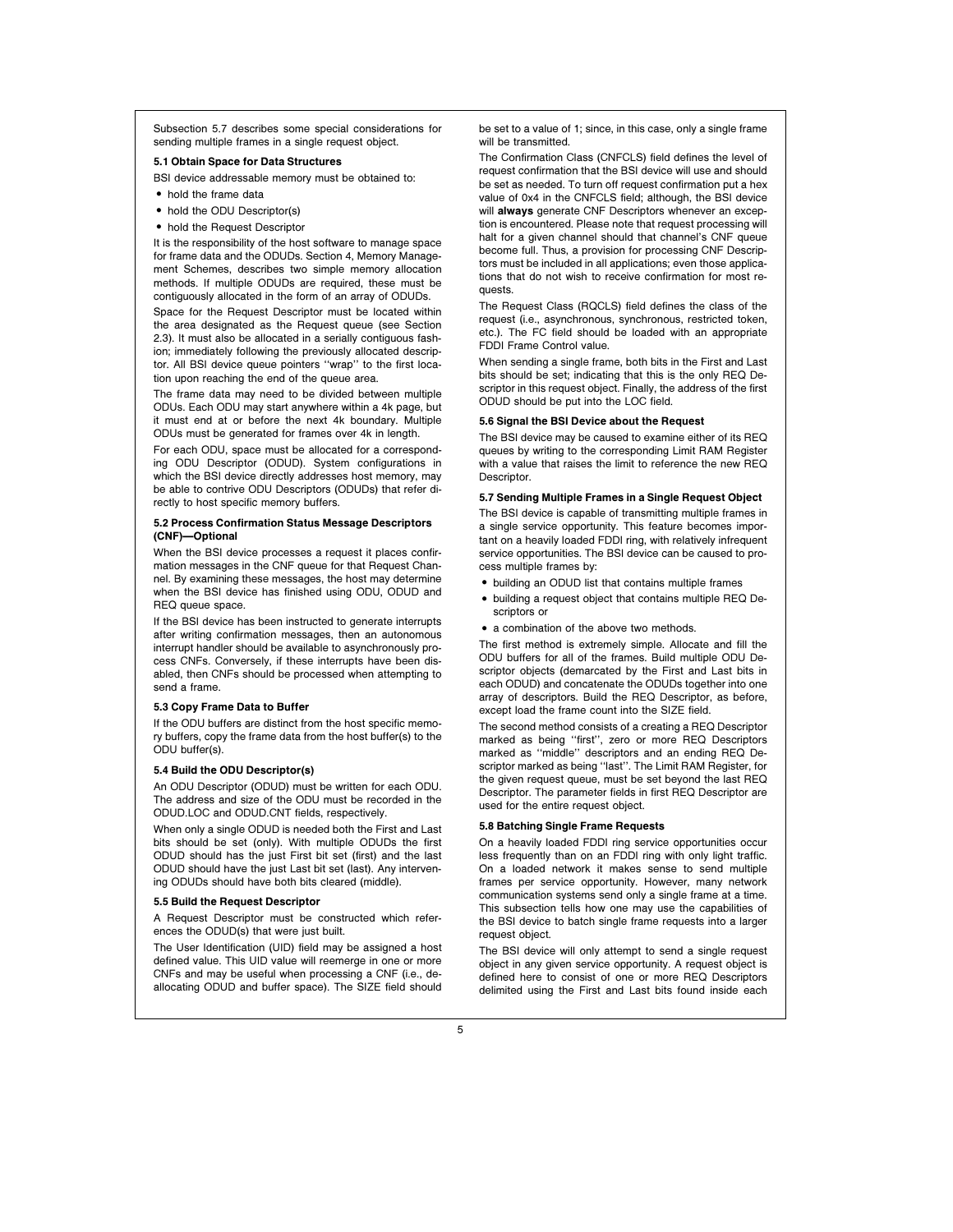descriptor. The BSI device interface software needs to build different types of REQ Descriptors when queuing a frame such that:

- A single frame request object is generated when the queue is empty
- The resulting request object is limited to a maximum size • Optionally the resulting request object is closed whenever a service opportunity is detected.

The following pseudo-code may be used to satisfy the above requirements.

# Transmit Logic

endif

 $Req_Size = Req_Size + 1$ if Queued $_$ Cnt = 0 mark as REQ.ONLY  $Open_{\text{Eq}} = FALSE$  $Quued_Cnt = 1$  $REQ$ *Size* = 0 else if Open\_Req = FALSE mark as REQ.FIRST  $Open_{\text{Req}} = \text{TRUE}$  $Quued_Cnt = Queued_Cnt + 1$  $Req$ <sup>O</sup>Size = 1 else if Req\_Size ≥ Max\_Req mark as REQ.LAST  $Open_{\text{Eq}} = FALSE$  $Req$ <sub> $\_\$ Sizeize = 0</sub> else mark as REQ.MIDDLE endif endif

# Interrupt Service Routine Logic (Optional)

```
if Open\_\{Reg} = \text{TRUE}
generate empty REQ.LAST
\text{Open}\_\text{Req} = \text{FALSE}\text{Req\_Size} = 0endif
```
Queue\_Cnt is the number of queued request objects on the request queue and is set to 0 queue initialization time. Req\_Size is the number of frames in the currently open request object and is set to 0 at queue initialization time. Open\_Req is a boolean variable indicating the presence or absence of an open request object and is set to FALSE at queue initialization time. Max\_Req is a maximum number of frames per request object defined by the host software. Please note that the BSI device will not hold the token unnecessarily when processing an open request object. It will only hold the token when explicitly instructed to do so, via the RQCLS field in the Request Descriptor (REQ).

# 6.0 RECEIVING FRAMES

This section describes how to process incoming frames, using the BSI device's data structures. It is assumed that the Indicate Mode Register (IMR), Indicate Threshold Register (ITR), Indicate Configuration Register (ICR) and Indicate Header Length Register (IHLR) have been previously configured. It is also assumed that the host has already selected a particular Indicate Channel for processing; perhaps by examining the attention register hierarchy.

The host must maintain a minimum of two variables depicting the state of the Indicate machine: current IDUD queue pointer and the current buffer page address. To reduce accesses to the BSI device Control Bus, the host software may wish to also keep its own copy of the channel's Limit RAM Register.

For a visual description of the Indicate machine, see Figures 2, 3, and <sup>4</sup>.

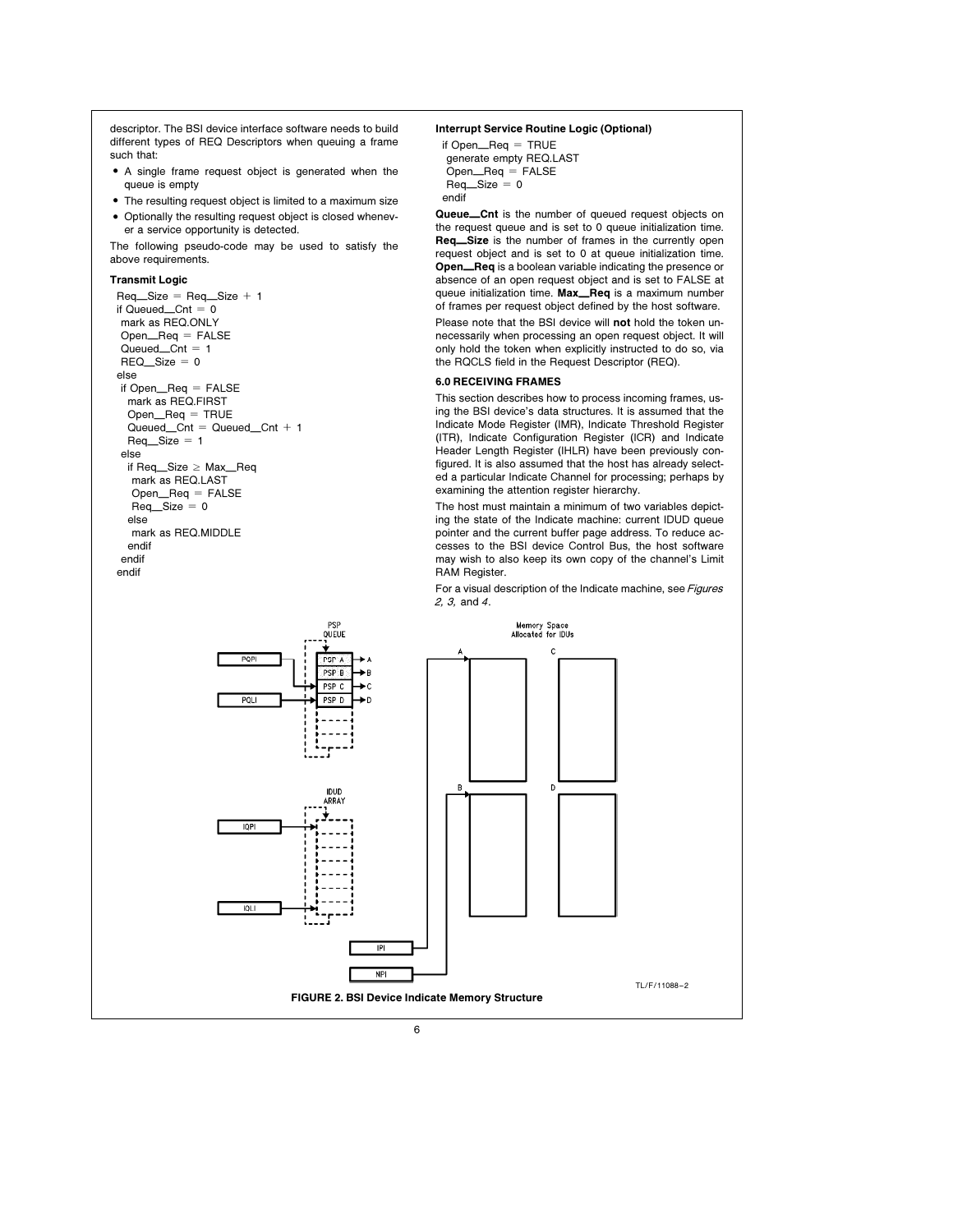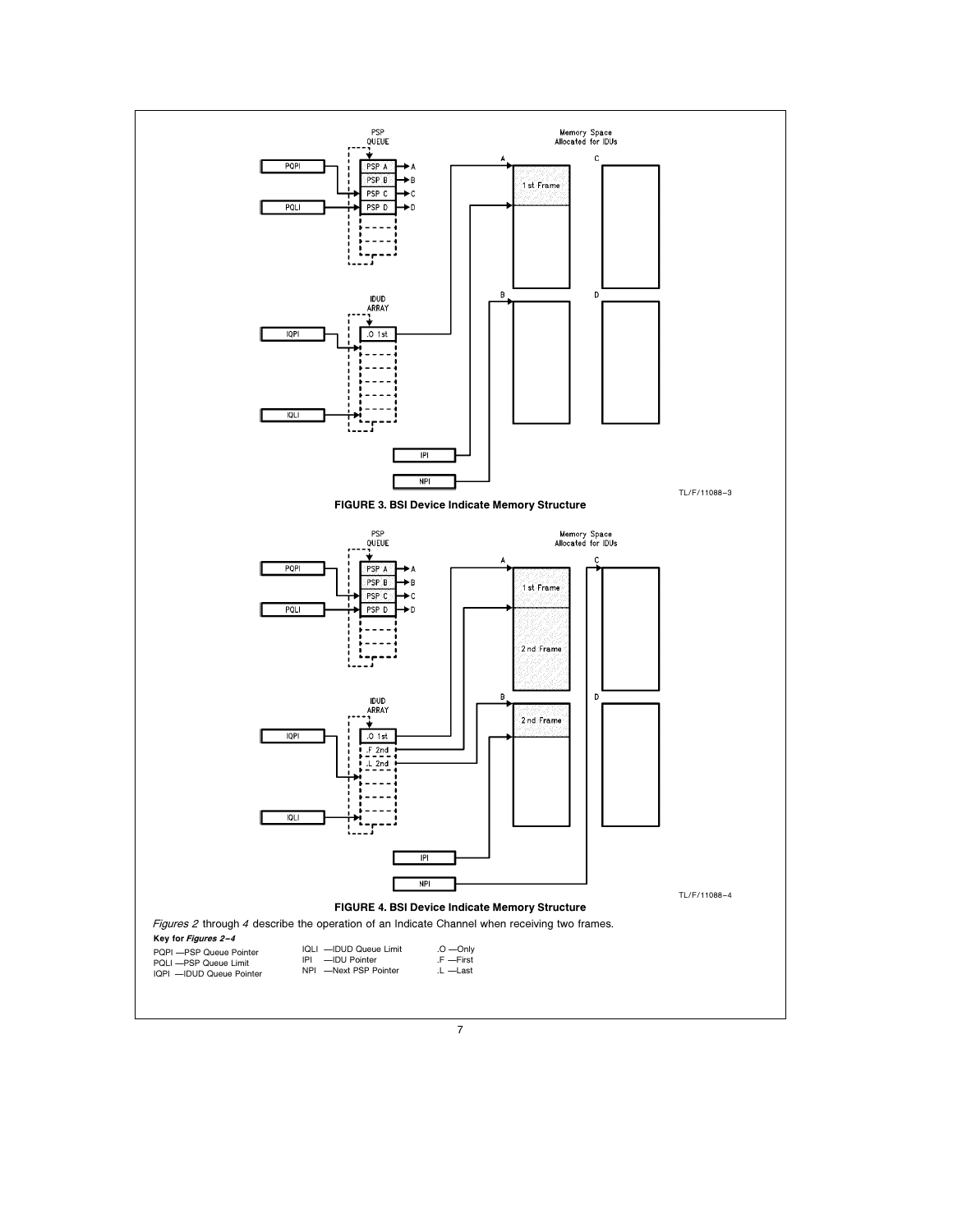# 6.1 Disable Interrupts for the Indicate Channel

Host manipulation of BSI device queues must be atomic; meaning, in this context, that only a single host agent (process, task, thread, etc.) may actively dequeue frames from a given Indicate Channel at a given time. In support of atomicity, four different granularities of interrupt masking may be achieved: host level, BSI device level, Indicate service level or Indicate Channel level. To mask interrupts at the Indicate Channel level, modify the Indicate Notify Register (INR) to clear the breakpoint and exception bits for the target channel.

## 6.2 Collect an Indicate Object

Indicate objects may be represented by one or more IDU Descriptors (IDUDs) on the given channel's IDUD queue. The host must maintain a queue pointer for the next queue position. When collecting an Indicate object the host should scan forward from this position until an entire Indicate object has been found. If a null descriptor is found in the first position, there are no Indicate objects on the queue. The beginning of an Indicate object is marked by an IDUD with the "First" bit set and, conversely, the end is marked by an IDUD with the ''Last'' bit set. An IDUD with both of these bits set (''Only'') completely describes an incoming frame. Note that it is the responsibility of the host to nullify descriptors after processing the frame.

# 6.3 Determine Acceptability of the Frame

There are three fields defined in the IDU Descriptor (IDUD) that are of use in determining the acceptability of a given frame. These fields are valid in the last IDUD in the Indicate object.

The Frame Status field may be examined to determine validity of the data length and FDDI FCS fields; as well as the values of the E, A, and C Indicators in the FDDI Frame Status field.

The Frame Attribute field can be queried to determine how the frame was recognized (MFLAG, AFLAG) and what the terminating condition was.

The Indicate Status field contains encoded status information (See Table IV).

TABLE IV. Indicate Status Codes

| Code | <b>Status</b>                        |
|------|--------------------------------------|
| 0x0  | Last IDUD of Queue, Page Cross       |
| 0x1  | Page Cross                           |
| 0x2  | Header End                           |
| 0x3  | Page Cross and Header End            |
| 0x4  | Intermediate Frame                   |
| 0x5  | <b>Burst Boundary</b>                |
| 0x6  | Threshold                            |
| 0x7  | Service Opportunity                  |
| 0x8  | Insufficient Data Space              |
| 0x9  | Insufficient Header Space            |
| 0xa  | Successful Header Copy, No Info Copy |
| 0xb  | No Info Space                        |
| 0xc  | FIFO Overrun                         |
| 0xd  | <b>Bad Frame</b>                     |
| 0xe  | Parity Error                         |
| 0xf  | Internal Error                       |

# 6.4 Process the Frame Data

The Location (IDUD.LOC) and Byte Count (IDUD.CNT) fields in each IDUD describe the address and length of each Indicate Data Unit (IDU). There may be multiple IDUDs in a given Indicate object. The frame data referenced by these IDUDs must be logically concatenated to construct a single frame. The method of presenting frame data to upper level software is highly host dependent.

### 6.5 Reclaim Data Buffer Space

A 4 kbyte data page is available for reuse when the BSI device has filled it with IDUs and the host has finished processing all the IDUs on the page. The BSI device is guaranteed to consume space on a channel's PSP queue in a serial manner; thus it is possible to tell when the BSI device has finished using a page by detecting when the device starts filling a new page. When the host is also done processing all of the IDUs on the given page that data space may be reused. See Section 4 on Memory Management Schemes for ideas on managing buffer space for the BSI device.

# 6.6 Update IDUD Queue Pointers

After extracting all of the needed data from an Indicate Channel, that channel's IDUD queue may be updated to allow reuse of queue space. Three operations should be performed:

- . Mark the processed IDU Descriptors (IDUDs) as null descriptors. A safe method is overlaying the eight byte queue slot with binary zeros.
- Update the host resident current IDUD queue pointer to point beyond the processed IDUDs.
- Update the Limit RAM Register for the given channel. If this value is maintained by the host, the value may be incremented and stored in the channel's Limit RAM Register; otherwise it is necessary to read the register first. The Limit RAM Operation (LMOP) is described above in Section 2.12.

### 6.7 Enable Interrupts for the Indicate Channel

Now that the given channel's queues have been updated, interrupts may be enabled again. If interrupts were masked at the Indicate Channel level, the Indicate Notify Register (INR) should be modified to set the breakpoint and exception bits for the target channel.

### 7.0 QUEUE MANIPULATION

The BSI device has two basic classes of queues: those that it uses to consume descriptors (REQ, PSP) and those that it uses to produce descriptors (IDUD, CNF). Conversely, the host software must consume descriptors (IDUD, CNF) and produce descriptors (REQ, PSP) on the opposite queues.

For Request Channel operation the BSI device reads from the channel's Request Descriptor (REQ) queue and writes to the channel's Confirmation Message (CNF) queue. For Indicate Channel operation the BSI device reads from the channel's Pool Space (PSP) queue and writes to the channel's Indicate Data Unit Descriptor (IDUD) queue.

It is necessary to understand how the BSI device interacts with each type of queue so that one may design host software that interacts with the queues in a complementary fashion. When writing software that interfaces with the BSI device, one minimally needs to understand the following:

- How the queues are organized
- How to initialize each type of queue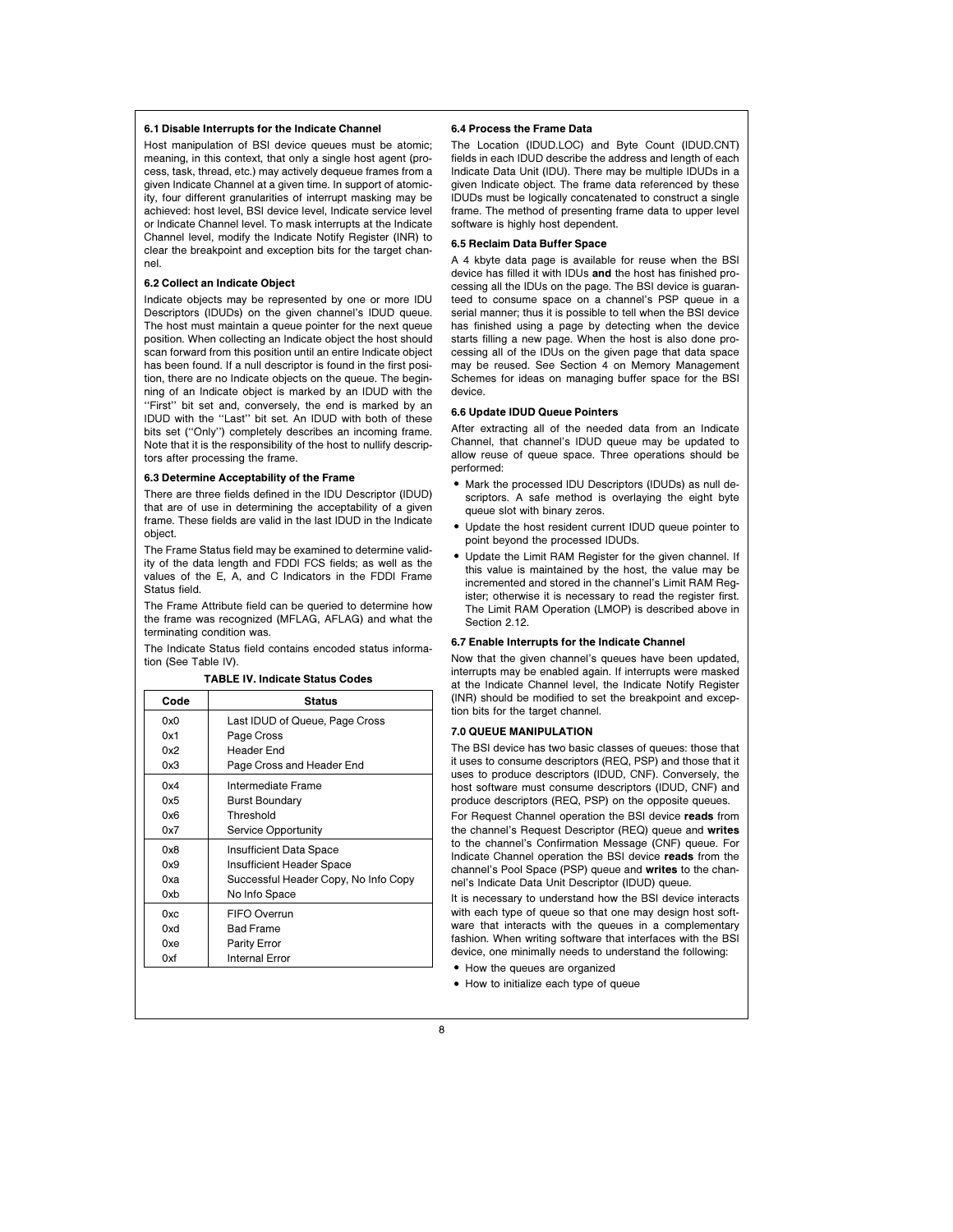- How to handle queue "wraps"
- How to detect boundary conditions (empty queue, full queue)

# 7.1 Queue Organization

A BSI device queue consists of a contiguous block of BSI device addressable memory logically sub-divided into eight byte queue slots. Queues sized at 1 kbytes must be aligned on 1 kbyte boundaries, while queues sized at 4 kbytes must be aligned on 4 kbytes boundaries.

The BSI device embodies two indexing variables for each queue: a pointer to the **next** available queue position to read or write (stored in BSI device Pointer RAM) and a queue limit (stored in BSI device Limit RAM). The BSI device increments the pointer variable after reading from a queue or writing to a queue. The host software may control channel operation by manipulating the value of the limit variable. With this in mind there are a few simple rules governing queue manipulation by the BSI device.

- 1. Pointer and limit variables reference a given queue slot by pointing to the first word of the descriptor.
- 2. The pointer variable always points to the next available position on the queue.
- 3. The BSI device always increments the pointer variable after a read or write operation.
- 4. The BSI device halts channel processing when the pointer and limit variables are logically equal.
- 5. The BSI device tests for pointer/limit equality during queue read operations (REQ, PSP) and after queue write operations (IDUD, CNF). When detecting pointer/limit equality during a read operation, the current read operation and no further read operations are made.
- 6. Read operations are triggered by Limit RAM updates.

There are also some special considerations caused by the pipelined processing of CNF, IDUD and PSP Descriptors.

The BSI device may generate two additional CNF/IDUD Descriptors after detecting pointer/limit equality. It is necessary to set the limit value such that it references the penultimate available queue slot.

. Each active Indicate Channel should have at least two buffers placed on its PSP queue. With only one buffer, the BSI device will immediately raise the Low Data Space attention bit for that channel.

The host software must maintain its own pointer and limit variables for each queue. For REQ and PSP queues, the limit variable should reference the next available queue slot for writing a new descriptor; while the pointer variable should correspond to the pointer variable on BSI device. For CNF and IDUD queues, the software pointer should reference the next queue slot to be used when reading a new descriptor. The software limit variable must always reflect the limit variable on the BSI device. The software pointer variable must be maintained independently from the BSI device queue pointer.

# 7.2 Queue Initialization

To initialize queues that the BSI device reads (REQ, PSP) simply set the pointer (BSI device and software versions) and software limit to reference the first queue slot. Do not update the queue's Limit RAM Register until actually queuing the queue's first descriptor.

To initialize queues that the BSI device writes (IDUD, CNF) one must set the limit variable to reference the penultimate available queue slot (required due to pipelining). For example, to make all but one of the queue slots available one could set the pointer variable to reference the first queue slot and the limit variable to reference the ''next to the next to the last'' queue slot. Also, one should clear the queue area by overwriting it with binary zeroes; effectively marking all queue slots as ''null descriptors''.

See Figure 5 for a pictorial description of initialized queues.

# 7.3 Queue ''Wraps''

Upon reaching the end of the queue memory block, queue indexing variables ''wrap'' to the beginning of the queue memory block. The BSI device automatically performs queue ''wraps'' for pointer variables; while the host software must perform queue ''wraps'' for limit variables and software queue pointers. The method for calculating the next